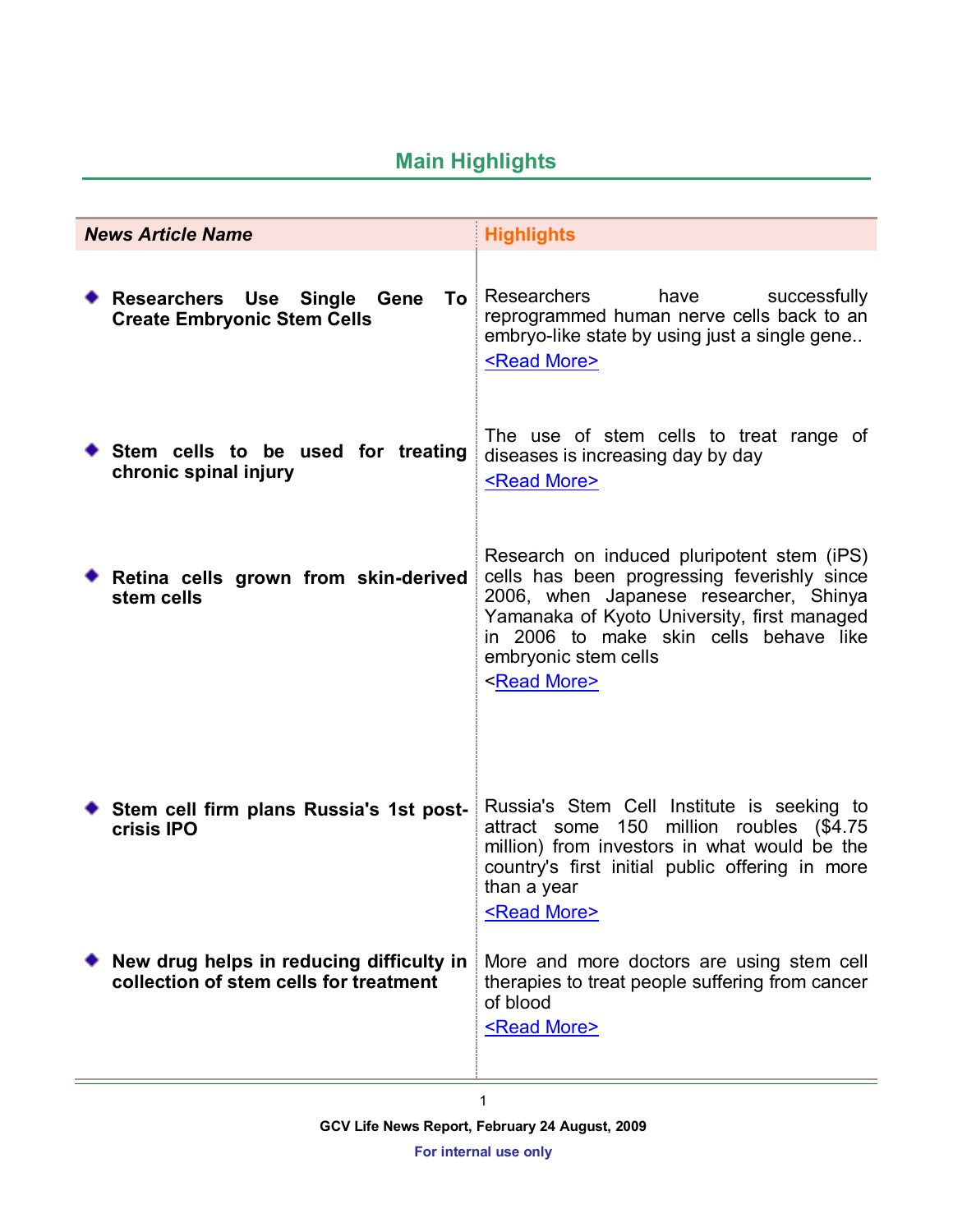| Wilmot Cancer Center Performs<br>1st ∣<br><b>Outpatient Stem Cell Transplant</b> | The James P. Wilmot Cancer Center recently<br>provided the first outpatient stem cell<br>transplant in the Rochester area, a<br>progressive move for a Bloomfield man who<br>was able to recuperate at home, rather than in<br>the hospital.<br><read more=""></read> |
|----------------------------------------------------------------------------------|-----------------------------------------------------------------------------------------------------------------------------------------------------------------------------------------------------------------------------------------------------------------------|
|----------------------------------------------------------------------------------|-----------------------------------------------------------------------------------------------------------------------------------------------------------------------------------------------------------------------------------------------------------------------|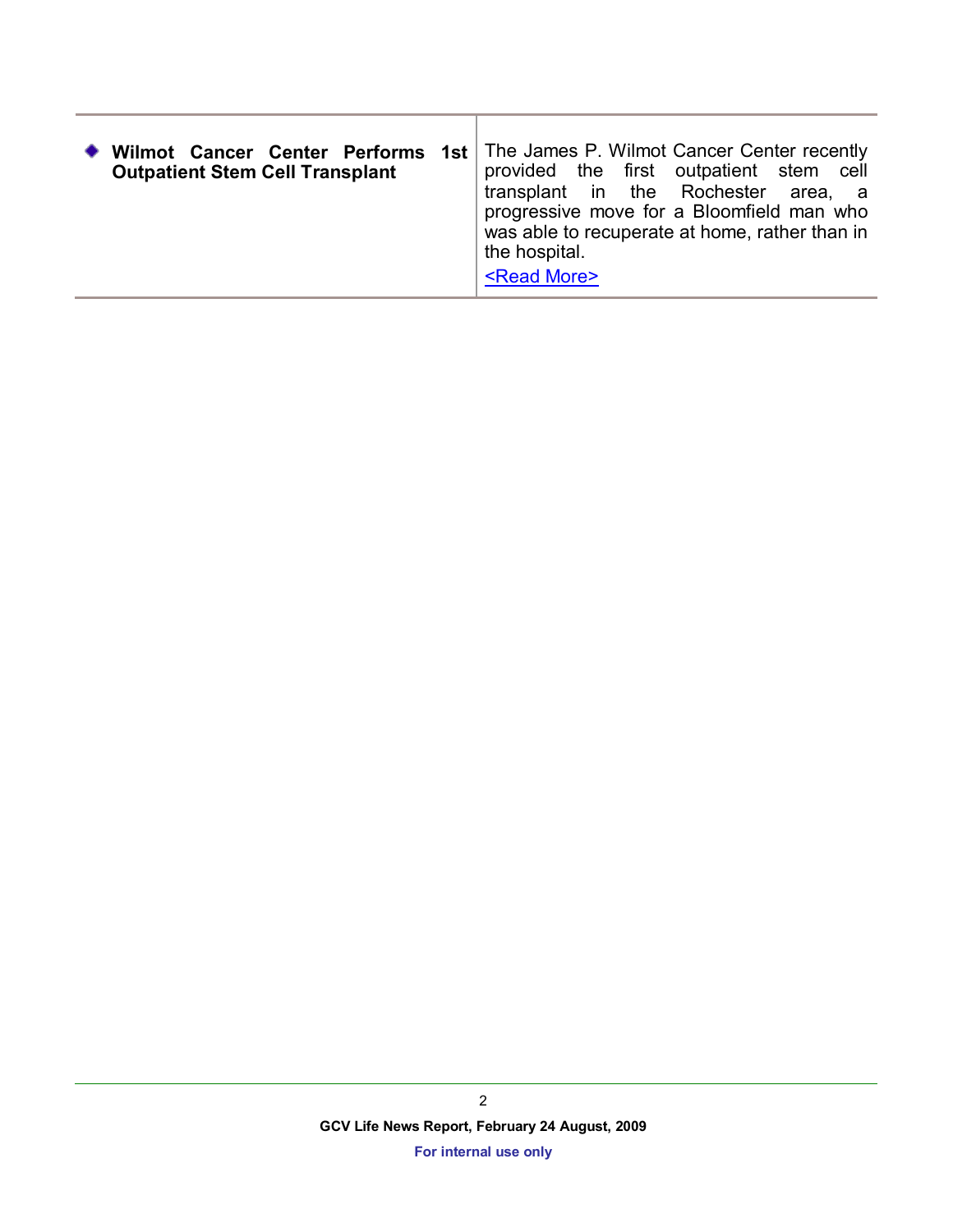# **1. Researchers Use Single Gene To Create Embryonic Stem Cells**

# **31 August, 2009**

**Researchers have successfully reprogrammed human nerve cells back to an embryo-like state by using just a single gene.** 

**It is known that embryonic stem cells are pluripotent - they can develop into any of the body's cell types.** 

**But such cells are not available in large numbers, as they can only be harvested from a donated egg or embryo, and, for ethical reasons, most countries have laws restricting their use.** 

**In 2006, Shinya Yamanaka and his colleagues at Kyoto University in Japan successfully made mouse cells pluripotent by reprogramming skin cells into a state like embryo cells.** 

**They did so by using retroviruses to insert four genes - known as "factors" - into the cells' DNA.** 

**They repeated the trick a year later with human cells.** 

**However, using genes and retroviruses in this way increases the risk of the cell becoming cancerous, not just because tinkering with DNA has that effect, but also because two of the four factors are known to cause cancer.** 

**In a bid to make these promising cells in a safe way, Hans Scholer's team at the Max Planck Institute for Molecular Biomedicine in Münster, Germany, has been working to achieve pluripotency using fewer factors.**

**Last year, they did this with the two factors that do not cause cancer, and now they have simplified the recipe further, doing it with just one.**

## **Back**

**2. Stem cells to be used for treating chronic spinal injury**

# **25 August, 2009**

**The use of stem cells to treat range of diseases is increasing day by day. Now scientists are going to test use of stem cells in treating chronic spinal injuries. Stem cells can be acquired from various sources like bone marrow, umbilical cord blood and fetus, but in the recent study research team is going to use stem cells from umbilical cord blood.**

**Research team led by Dr Wise Young, research professor at WM Keck centre for collaborative neurosciences at Rutgers University, New Jersey will conduct human trails to prove efficacy of stem cells from umbilical cord blood along with Lithium in treating chronic spinal injury in India. The trails will include 80 chronic spinal injury patients.**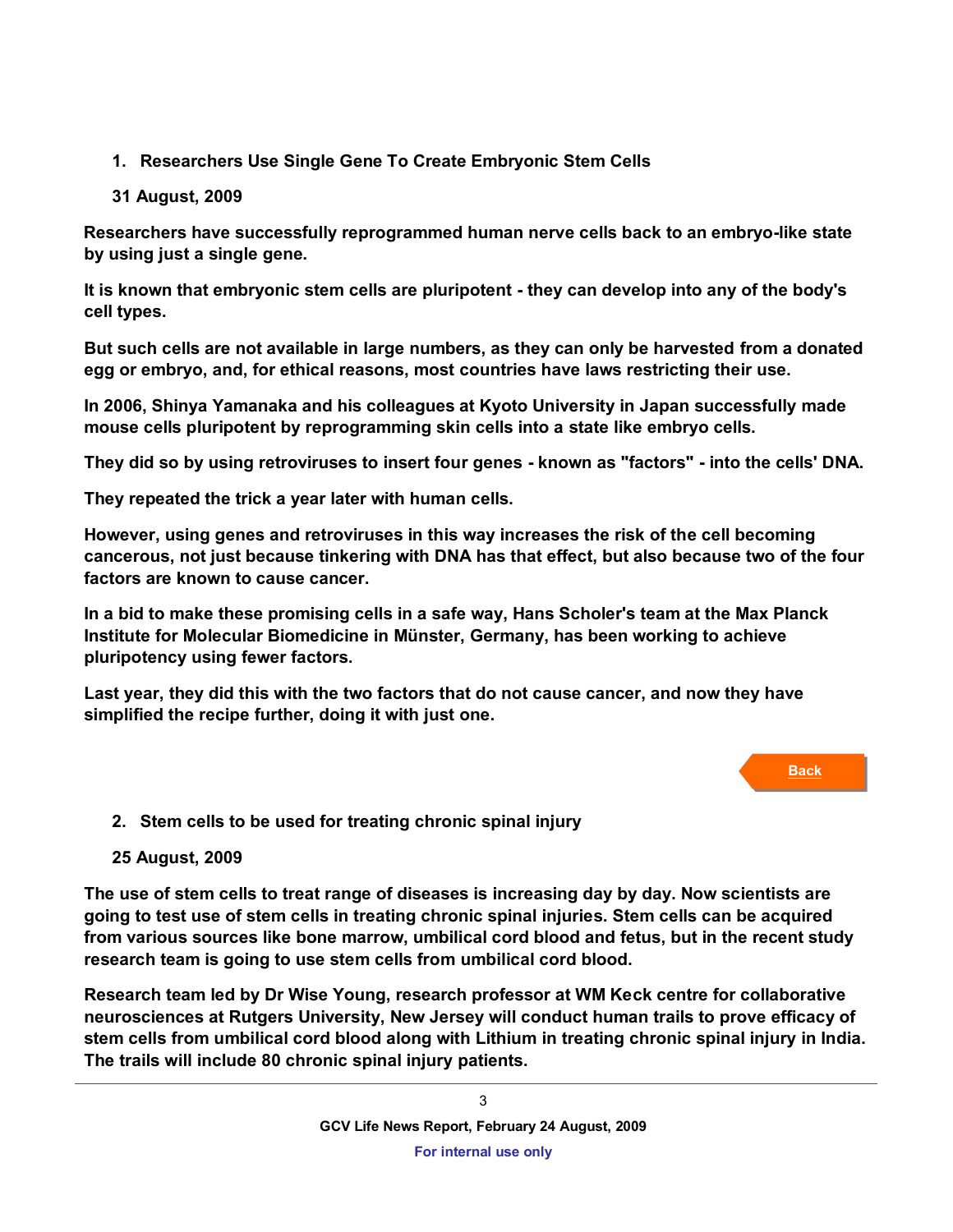**Animals studies have shown that Lithium helps in stimulating the regeneration of umbilical cord blood stem cells (UCBSC) leading to faster recovery. Lithium, is a commonly prescribed for depression and bipolar disorders, with little side effects.**

**Dr. Wise Young said: "We will inject UCBSC on the periphery of the injury site and will put patients on Lithium for six weeks. The dose of Lithium will be closely monitored. As it mixes in the blood stream, it will help stimulate the stem cells to regenerate, thereby, building a bridge of healthy cells over the injury site."**

**Back**

<span id="page-3-0"></span>**3. Retina cells grown from skin-derived stem cells**

## **25 August, 2009**

**Research on induced pluripotent stem (iPS) cells has been progressing feverishly since 2006, when Japanese researcher, Shinya Yamanaka of Kyoto University, first managed in 2006 to make skin cells behave like embryonic stem cells.**

**The latest success comes from the University of Wisconsin School of Medicine and Public Health. They have been able to grow multiple types of retinal cells from both embryonic stem cells and iPS cells.**

**The results have been published in the latest issue of the Proceedings of the National Academy of Sciences (PNAS).**

**In normal human development, embryonic stem cells begin to differentiate into more specialised cell types about five days after fertilization. The retina develops from a group of cells that arise during the earliest stages of the developing nervous system. The Wisconsin team has been able to use embryonic stem cells as well as pluripotent stem cells to trigger the development of retinal cell types.**

**Till date, researchers have been unable to produce "a highly enriched population of cells at the earliest stage of retinal specification that can progress through each of the major developmental stages" to become the retina.**

**The researchers from the University of Wisconsin have succeeded in doing this — studying all of the key events that lead to the generation of specialised neural cells. The highlight has been their ability to do it using both the embryonic stem cells and the iPS cells.**

**They first tried it out using embryonic stem cells and replicated the process using iPS cells. They were able to produce cells that expressed morphological features and/or markers of the eye field, retinal pigment epithelium, photoreceptors precursors etc.**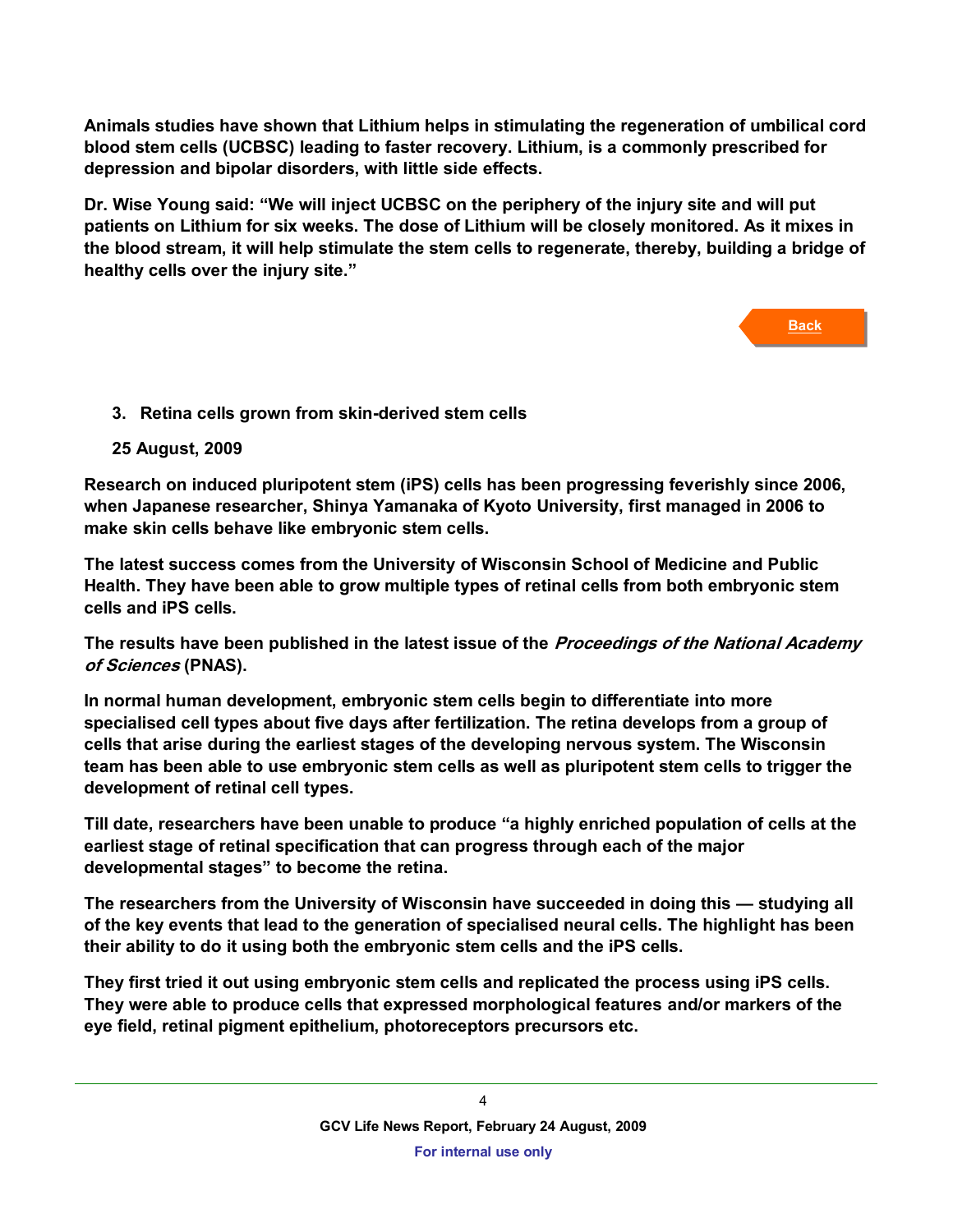**The researchers were able to get a clear understanding of the time course through which cells differentiate to become the retina using both embryonic stem cells and iPS cells.**

**This is a landmark achievement as it will provide an ideal opportunity for studying and understanding the fundamental questions of human retinal development. A more practical application will be the use of iPS cells to produce pluripotent stem cell derivatives for testing drugs by pharmaceutical companies.**

**Studying retinal development in detail and treating conditions that are genetically linked will now become possible, by using the iPS-cell route. For example, skin from a patient with retinitis pigmentosa could be reprogrammed into iPS cells, and then into retina cells, which would allow researchers to screen large numbers of potential drugs for treating or curing the condition.**

**There is also a possibility, though distant at this stage, of repairing a damaged retina by using iPS cells produced from the patient's skin cells.**

**Keywords: [Retinal cells,](http://beta.thehindu.com/search/simple.do?publicationId=4&includeSectionId=11&articleType=news&articleType=review&articleType=slideshow&articleType=flash&articleType=url&articleType=google-map&articleType=video&articleType=webcam&pageLength=10&sortString=score&optimized=false&stemType=stemmed&searchEngineName=HinduIndex&searchString=%22Retinal+cells%22) [Stem cells,](http://beta.thehindu.com/search/simple.do?publicationId=4&includeSectionId=11&articleType=news&articleType=review&articleType=slideshow&articleType=flash&articleType=url&articleType=google-map&articleType=video&articleType=webcam&pageLength=10&sortString=score&optimized=false&stemType=stemmed&searchEngineName=HinduIndex&searchString=%22Stem+cells%22) [Embryonic stem cells,](http://beta.thehindu.com/search/simple.do?publicationId=4&includeSectionId=11&articleType=news&articleType=review&articleType=slideshow&articleType=flash&articleType=url&articleType=google-map&articleType=video&articleType=webcam&pageLength=10&sortString=score&optimized=false&stemType=stemmed&searchEngineName=HinduIndex&searchString=%22Embryonic+stem+cells%22) [induced pluripotent stem cells,](http://beta.thehindu.com/search/simple.do?publicationId=4&includeSectionId=11&articleType=news&articleType=review&articleType=slideshow&articleType=flash&articleType=url&articleType=google-map&articleType=video&articleType=webcam&pageLength=10&sortString=score&optimized=false&stemType=stemmed&searchEngineName=HinduIndex&searchString=%22induced+pluripotent+stem+cells%22) [iPS](http://beta.thehindu.com/search/simple.do?publicationId=4&includeSectionId=11&articleType=news&articleType=review&articleType=slideshow&articleType=flash&articleType=url&articleType=google-map&articleType=video&articleType=webcam&pageLength=10&sortString=score&optimized=false&stemType=stemmed&searchEngineName=HinduIndex&searchString=%22iPS+cells%22)  [cells,](http://beta.thehindu.com/search/simple.do?publicationId=4&includeSectionId=11&articleType=news&articleType=review&articleType=slideshow&articleType=flash&articleType=url&articleType=google-map&articleType=video&articleType=webcam&pageLength=10&sortString=score&optimized=false&stemType=stemmed&searchEngineName=HinduIndex&searchString=%22iPS+cells%22) [University of Wisconsin,](http://beta.thehindu.com/search/simple.do?publicationId=4&includeSectionId=11&articleType=news&articleType=review&articleType=slideshow&articleType=flash&articleType=url&articleType=google-map&articleType=video&articleType=webcam&pageLength=10&sortString=score&optimized=false&stemType=stemmed&searchEngineName=HinduIndex&searchString=%22University+of+Wisconsin%22)**

**Back**

## <span id="page-4-0"></span>**4. Stem cell firm plans Russia's 1st post-crisis IPO**

#### **25 August, 2009**

**Russia's Stem Cell Institute is seeking to attract some 150 million roubles (\$4.75 million) from investors in what would be the country's first initial public offering in more than a year, the firm's head said on Tuesday.**

**The news comes as Russia's economy is showing early signs of starting to recovering from recession while some of its larger companies again begin to attract funding on domestic and international markets.**

**The Stem Cell Institute, which has been valued at 500 million roubles, plans to place 25 percent of its capital in mid-November on the innovation and developing companies sector of Russia's MICEX exchange.**

**"We are counting on fairly major investors. Now there is a big number of well-to-do people who are looking for direction for their investments," said Maxim Dryomin, corporate finance director at Alor Group, which is organizing the placement.**

**The institute, which was founded in 2003, has its own bank of stem cells and develops its own medicines. Cash raised from the IPO will be spent on new projects in Russia and the CIS, and on the development of new products.**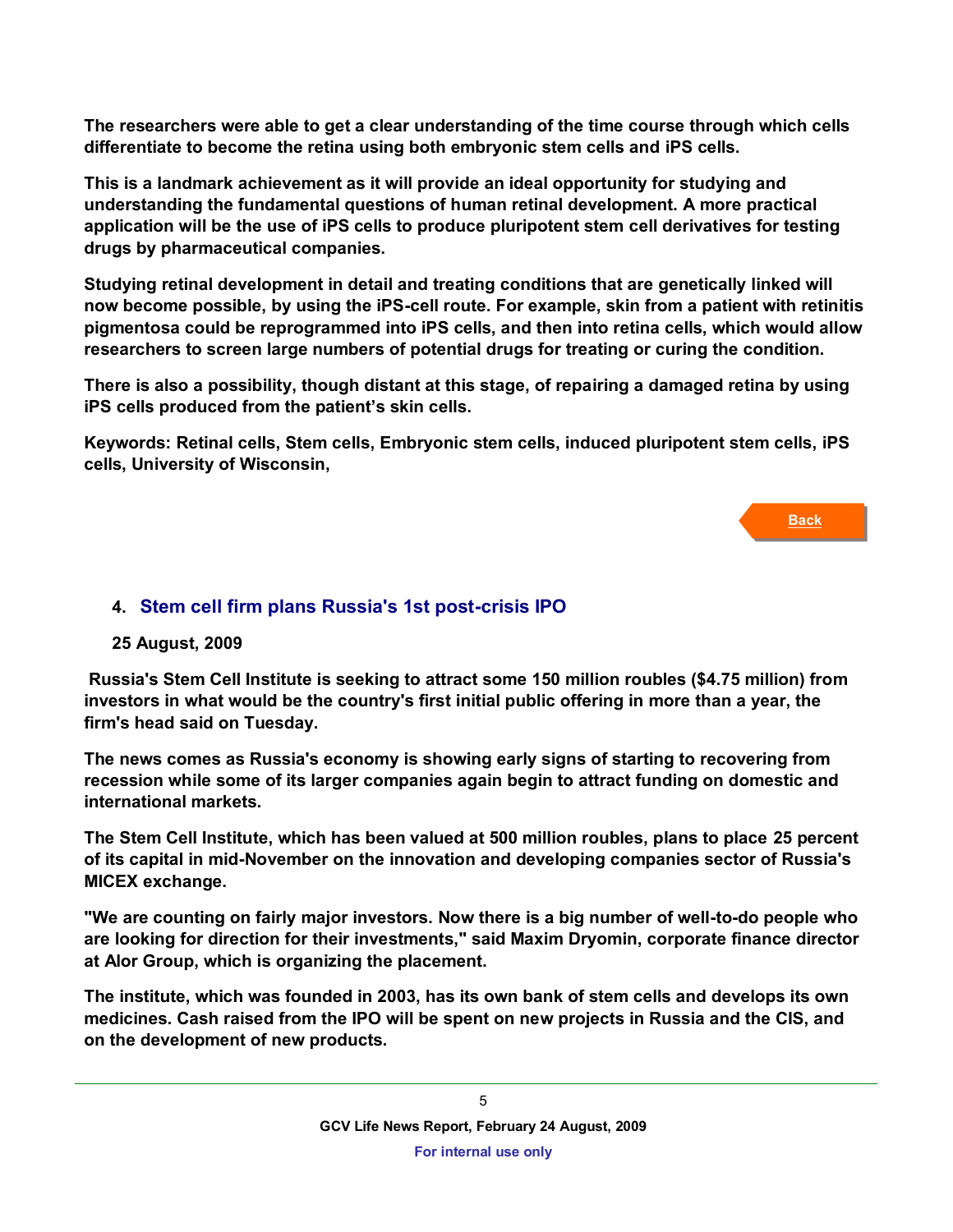**Artur Isayev, the company's general director and main shareholder, told Reuters he expects profits will rise 30-40 percent a year and sales at a similar pace.**

**Globally the institute has two competitors -- Cryo-Cell International [\(CCEL.OB\)](http://www.reuters.com/finance/stocks/overview?symbol=CCEL.OB%09) and Cryo-Save Group [\(CRYG.L\)](http://www.reuters.com/finance/stocks/overview?symbol=CRYG.L%09) -- but neither develops medicines, he said.**

**Investors who look beyond Russia's main stock market and private equity investors remain keen on technology companies which often capitalize on Soviet-era scientific prowess.**

**The Russian government is also keen to diversify the economy from natural resources, the collapse in prices for which in the second half of 2008 helped push the country into recession.**

**Last summer, Russian fertilizer company Acron [\(AKRN.MM\)](http://www.reuters.com/finance/stocks/overview?symbol=AKRN.MM%09) postponed a London float, opting instead for a placement of Global Depository Receipts (GDRs).**

**Since then, state rail monopoly Russian Railways said its IPO will be delayed until at least 2011, and iron ore and steel firm Metalloinvest and Russian billionaire Oleg Deripaska's Strikeforce Mining and Resources scrapped placement plans.**

**Back**

<span id="page-5-0"></span>**5. New drug helps in reducing difficulty in collection of stem cells for treatment**

## **26 August, 2009**

**More and more doctors are using stem cell therapies to treat people suffering from cancer of blood. Doctors have to face difficulty in collecting enough stem cells from about one in 10 cancer patients to undergo treatment due to one reason or the other.**

**The new drug, Plerixafor, has solved many problems of doctors by contributing in collection of stem cells. The new drug has led to an improvement in stem cell treatment in cancer patients. The new drug has shown 100% success rate, giving new hope to many cancer patients.**

**This drug has successfully helped 13 patients in undergoing stem cell treatment. Plerixafor is presently used at the Beatson West of Scotland Cancer Centre in Glasgow but it is not yet licensed.**

**Blood specialist, Dr Kenneth Douglas explained that the drug works by blocking a chemical scent that stem cells sniff for that tells them they're in the bone marrow.**

**He said: "If you block that chemical scent they get confused and agitated and they think they are not in the bone marrow any more and they start wandering into the blood stream looking for the bone marrow."**

**Doctors are able to collect these wandering stem cells in the blood stream which can be later used for treatment.**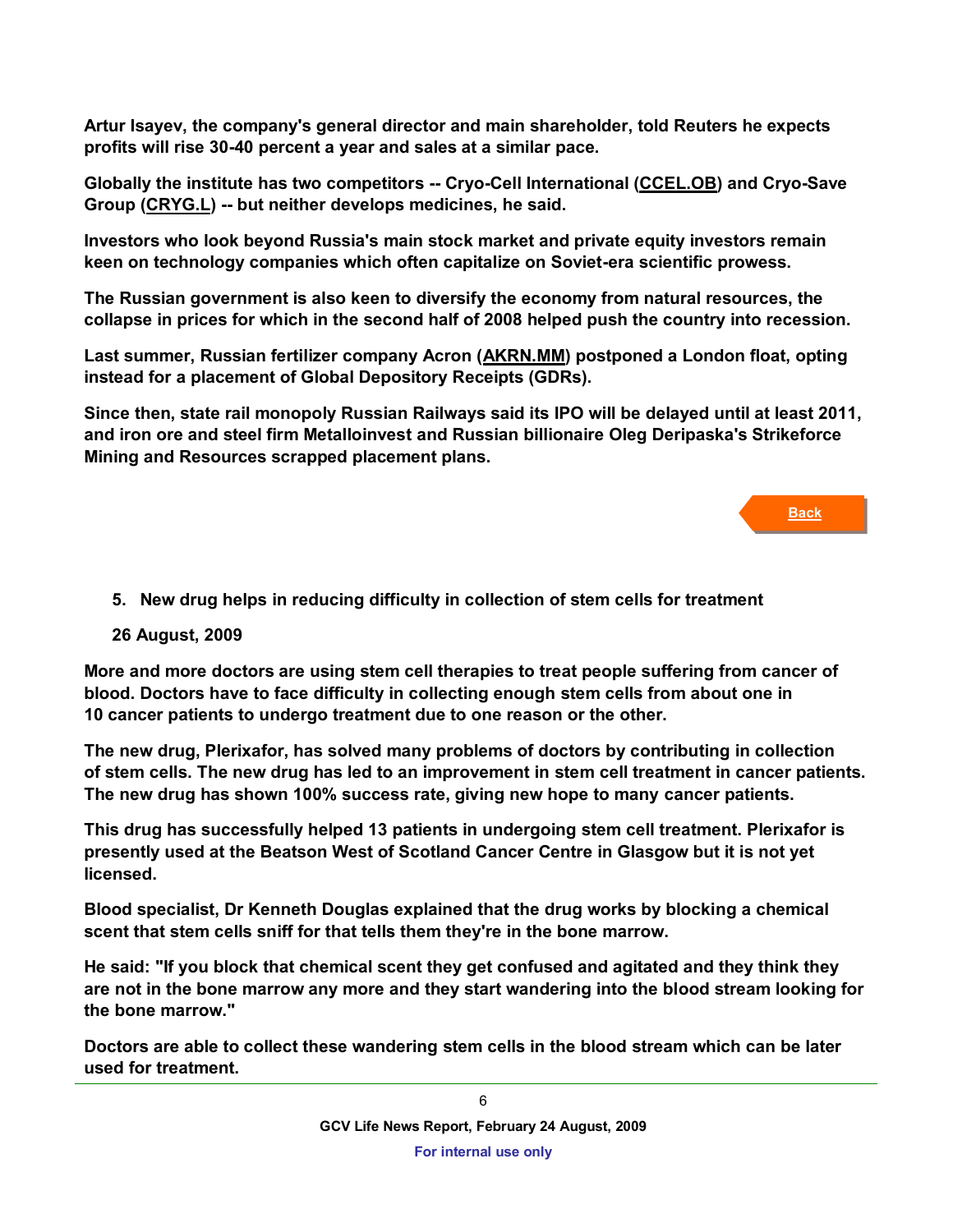# <span id="page-6-0"></span>**6. Wilmot Cancer Center Performs 1st Outpatient Stem Cell Transplant**

## **26 August, 2009**

**The James P. Wilmot Cancer Center recently provided the first outpatient stem cell transplant in the Rochester area, a progressive move for a Bloomfield man who was able to recuperate at home, rather than in the hospital.**

**Marty Wheeler's outpatient transplant was a first of its kind in the region and was possible because of constant communication between caregivers and Wheeler's wife, Barbara, who oversaw his follow-up care at home.**

**The move opens the door for some people with cancer to receive the transplants without being hospitalized, said [Gordon L. Phillips II, M.D., Ph.D.](http://www.urmc.rochester.edu/web/index.cfm?event=doctor.profile.show&person_id=1002305&display=for_patients), director of th[eSamuel E. Durand Blood and](http://www.urmc.rochester.edu/cancer-center/patient-families/cancer-treatment/BMT/index.cfm)  [Marrow Transplant Program](http://www.urmc.rochester.edu/cancer-center/patient-families/cancer-treatment/BMT/index.cfm) at the Wilmot Cancer Center, the only program in the Rochester and Finger Lakes region**

**"This is a significant step forward that we've been able to make because of the safety measures and support systems we've put in place for our patients," Phillips said. He praised the program's doctors, nurses and support staff for their work building systems to support future patients who can benefit from this.**

**Wheeler was diagnosed with [multiple myeloma,](http://www.urmc.rochester.edu/encyclopedia/content.cfm?pageid=P07265) a cancer of plasma cells, in January 2008 by Clifton Springs oncologist Bruce Yirinec, M.D. After a regimen of chemotherapy, Wheeler was referred to the [Wilmot Cancer Center](http://www.wilmotcancercenter.com/) for his first autologous stem cell transplant in December 2008. Doctors used Wheeler's own healthy cells, collected earlier, to perform the [transplant.](http://www.urmc.rochester.edu/cancer-center/patient-families/cancer-treatment/BMT/transplant-process.cfm)**

**"When we first came to the Wilmot Cancer Center we were very impressed with the team of people who met with us, reviewed the whole process and answered all of our questions," Wheeler said.**

**He was hospitalized and "breezed through" that transplant with minimal side effects and was pleased to return to work quickly. He's a member of the human resources team at Thermo Fisher Scientific.**

**Wheeler's disease returned and Wilmot Cancer Center doctors began preparing for a second transplant in April. It's common practice for people with multiple myeloma to undergo tandem, or back-to-back, stem cell transplants, Phillips said.**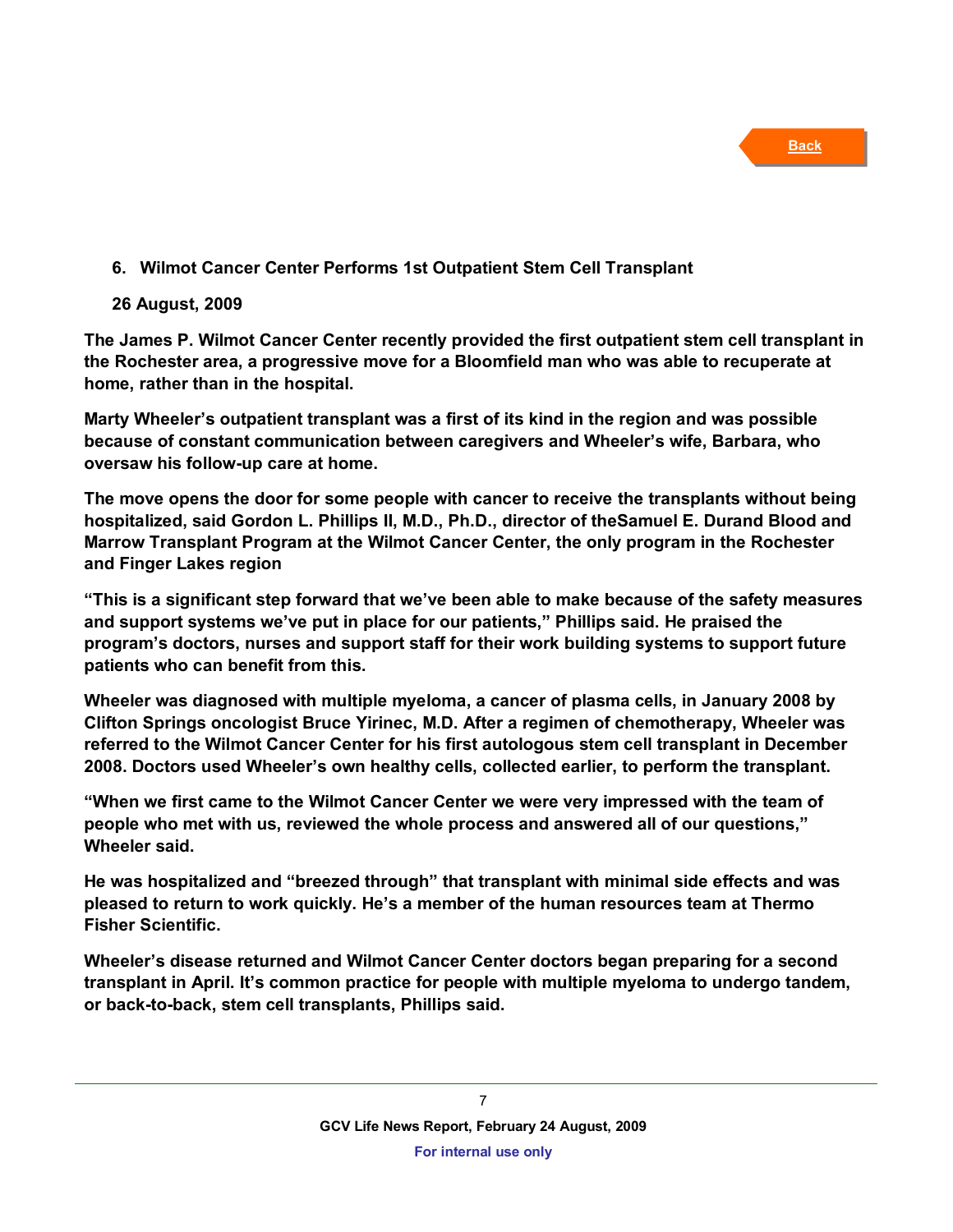**"It was an ideal situation. He is a relatively healthy individual with a great home-based support system who had already done well with the first transplant," he said. "Our team created a solid education program for them and was in constant contact to ensure that Mr. Wheeler progressed well."**

**Heather Menchel, R.N., B.S.N., O.C.N., nurse manager for the Blood & Marrow Transplant Program, said there was a lot of responsibility for Barbara Wheeler, who took on the role of caretaker. She was constantly watching for signs of complications.**

**"We made it through because he's got a great attitude," Barbara Wheeler said of her husband. "And we agreed that although this is part of our life, it's not going to take over all aspects of our lives."**

**The Wilmot Cancer Center's Blood and Marrow Transplant Center performs about 130 transplants per year and is the second largest program in New York, behind Memorial Sloan Kettering Cancer Center.**

**People with a variety of cancers are able to get two types of transplants: autologous transplants using a person's own stem cells or marrow removed previously or allogenic transplant using cells or marrow from a matched or an unrelated donor.**

**The program was launched in 1989 and the team has performed more than 2,000 transplants. The center has seen significant success, with 100-day survival rates exceeding national benchmarks in all categories for marrow and stem cell transplants.** 

**Back**

## **7. Practice of storing teeth for stem cells sparks debate**

#### **24 August, 2009**

**The California Institute for Regenerative Medicine (CIRM) announced that it has awarded more than 10 million U.S. dollars in grants to promote stem cell research.**

**The grants, which will go to three universities in Southern California, are intended to generate new ideas for future therapies and lead to advances in understanding the basic mechanisms underlying stem cell biology, cellular plasticity and cellular differentiation,the CIRM said.**

**Alan Trounson, CIRM president, said the grants will help maintain the flow of ideas entering the research pipeline.**

**"These basic biology grants will generate new ideas for future therapies and also provide information to help overcome barriers in bringing therapies to patients," he said.**

**Grants of at least 1.3 million dollars each were awarded to the University of California in Los Angeles (USLA), the University of Southern California (USC) and the University of California in San Diego (UCSD), the CIRM said.**